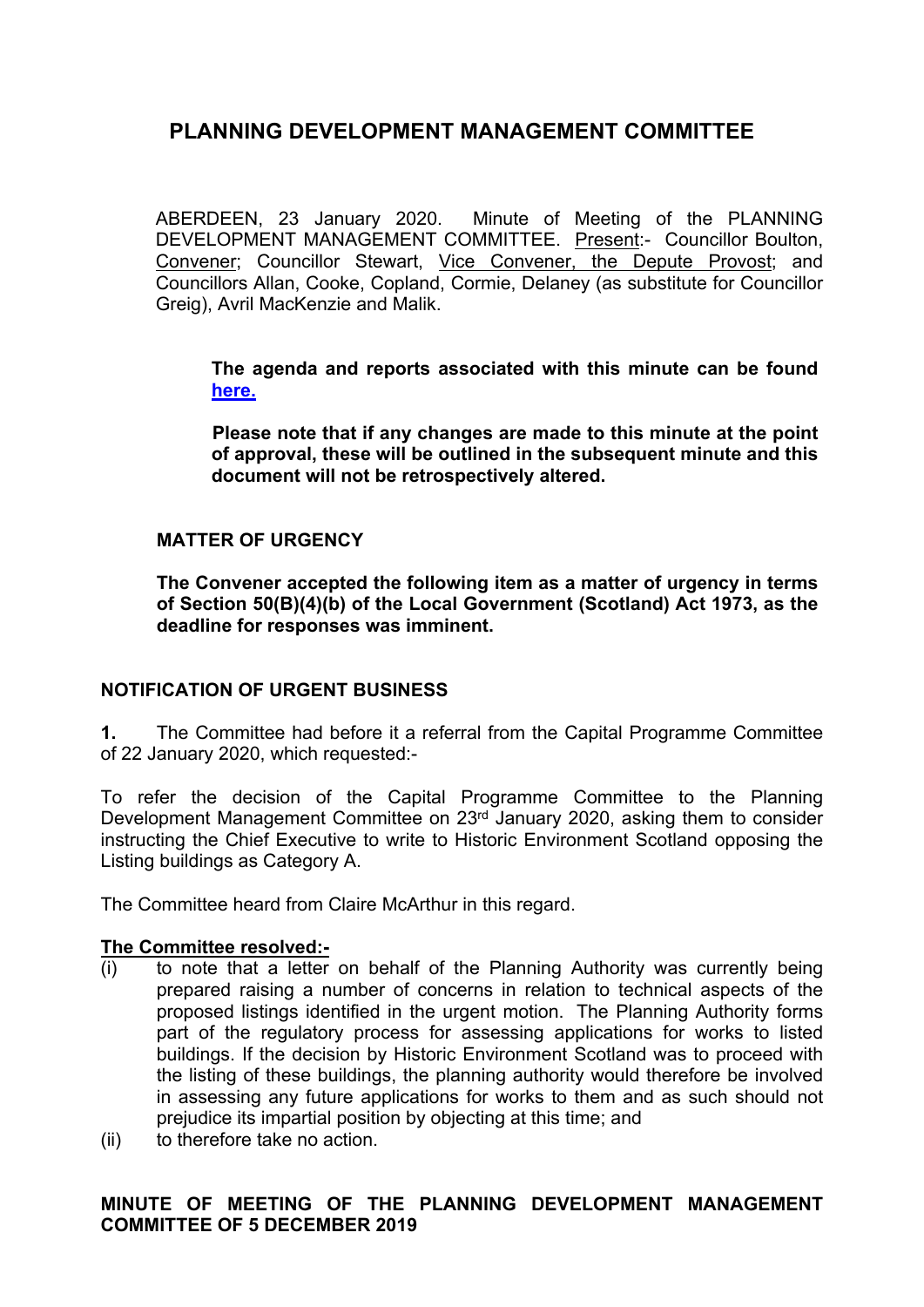23 January 2020

**2.** The Committee had before it the minute of the previous meeting of 5 December 2019, for approval.

### **The Committee resolved:-**

to approve the minute as a correct record.

### **MINUTE OF MEETING OF THE PLANNING DEVELOPMENT MANAGEMENT COMMITTEE (VISITS) OF 18 DECEMBER 2019**

**3.** The Committee had before it the minute of the Planning Development Management Committee (Visits) of 18 December 2019, for approval.

#### **The Committee resolved:-**

to approve the minute as a correct record.

#### **COMMITTEE PLANNER**

**4.** The Committee had before it a planner of future Committee business.

Councillor Cooke questioned whether the Committee Effectiveness report would include the amount of planning applications considered and whether they were approved in line with officers' recommendations or refused, rather than just receiving information on reports.

#### **The Committee resolved:-**

- (i) to note the comment made in regards to the Committee Effectiveness report and noted that this was currently being investigated; and
- (ii) to otherwise note the information contained within the business planner.

### **LAND TO THE REAR OF 44/46 BEDFORD ROAD ABERDEEN - 191536**

**5.** The Committee had before it a report by the Chief Officer – Strategic Place Planning, **which recommended:-**

That the application for detailed planning permission for the erection of six residential flats with associated landscaping, be approved with a legal agreement and subject to the following conditions:-

### **Conditions**

1. The development hereby approved shall not be occupied unless the communal external amenity area / shared garden ground as identified on the drawings hereby approved [refs. A(03)001 rev.C; A(03)004 rev.D], or such other drawings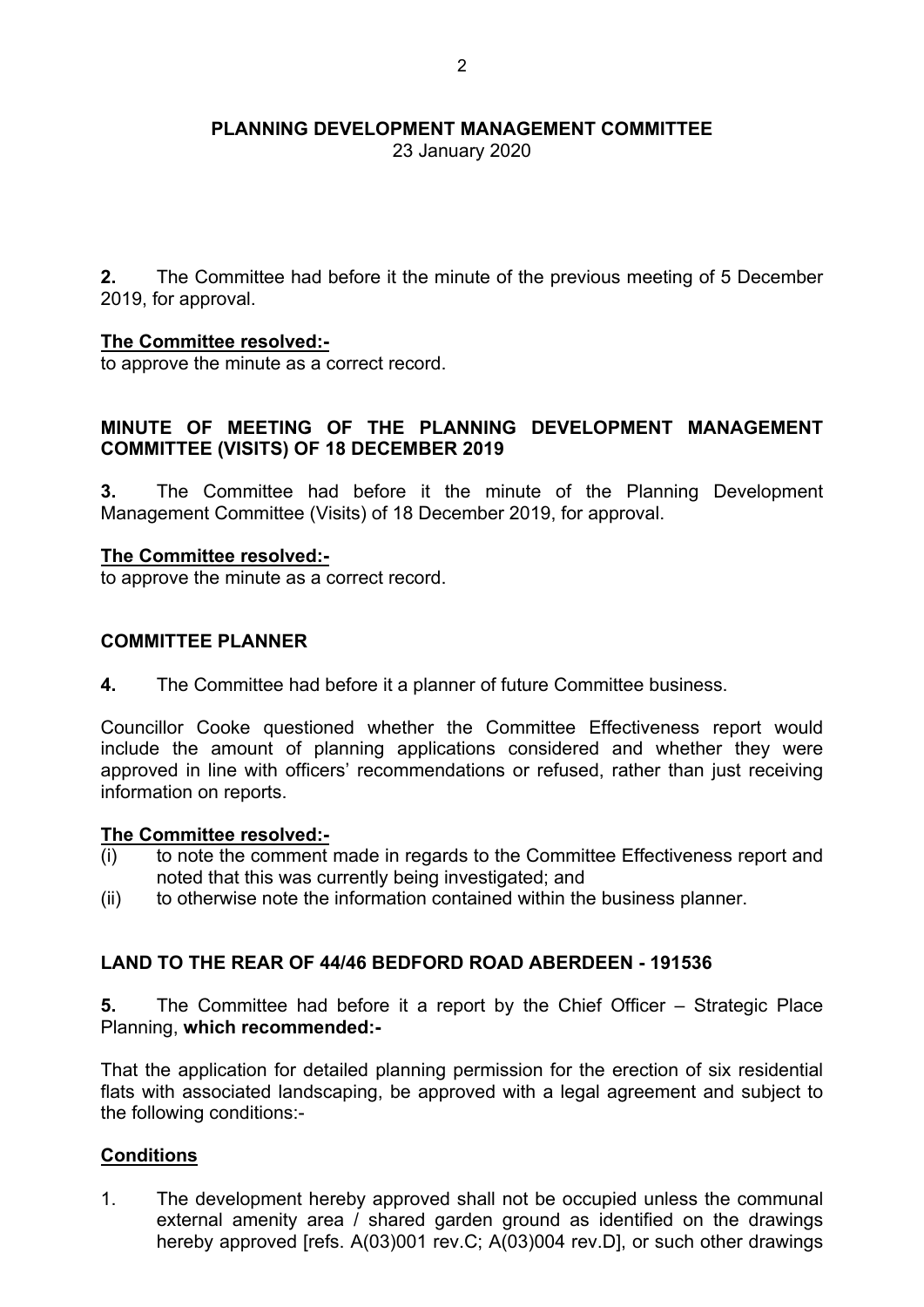23 January 2020

as may be approved in writing by the planning authority, has been implemented / planted in full and is thereafter retained as landscaped communal space.

**Reason** - In order to ensure provision of adequate amenity for residents and ensure compliance with the objective of local plan policies D1: Quality Placemaking by Design, D2: Landscape, H1: Residential Areas and NE4: Open Space Provision in New Development.

2. No development shall take place pursuant to this planning permission unless construction details of the proposed street boundary wall along Bedford Place and a sample of the natural granite to be used on the external elevations of the building has been submitted to and approved in writing by the planning authority. The development hereby approved shall not be occupied unless such details as may be approved have been implemented in full.

**Reason** – In order to preserve the character and setting of the surrounding area and ensure compliance with the objective of local plan policies D1: Quality Placemaking by Design, D5: Our Granite Heritage and H1: Residential Areas.

3. The development hereby approved shall not be occupied unless secure cycle parking / storage facilities have been provided on site for occupants in accordance with the drawing hereby approved [A(03)004 rev.D], or such other drawing as may be approved in writing by the planning authority.

**Reason** – In order to ensure compliance with planning policy T2: Managing the Transport Impact of Development and reduce demand for car parking.

4. The development hereby approved shall not be occupied unless the bin storage area has been provided on site for occupants in accordance with the drawing hereby approved [A(03)004 rev.D], or such other drawing as may be approved in writing by the planning authority.

**Reason** – In order to ensure compliance with planning policy R6: Waste Management Requirements for New development

The Committee heard from Robert Forbes, Senior Planner, who spoke in furtherance of the application and answered various questions from members.

#### **The Committee resolved:-**

to approve the application conditionally with a legal agreement.

### **SUNNYFIELD, OLD LANG STRACHT, KINGSWELLS - 191034**

**6.** The Committee had before it a report by the Chief Officer – Strategic Place Planning, **which recommended:-**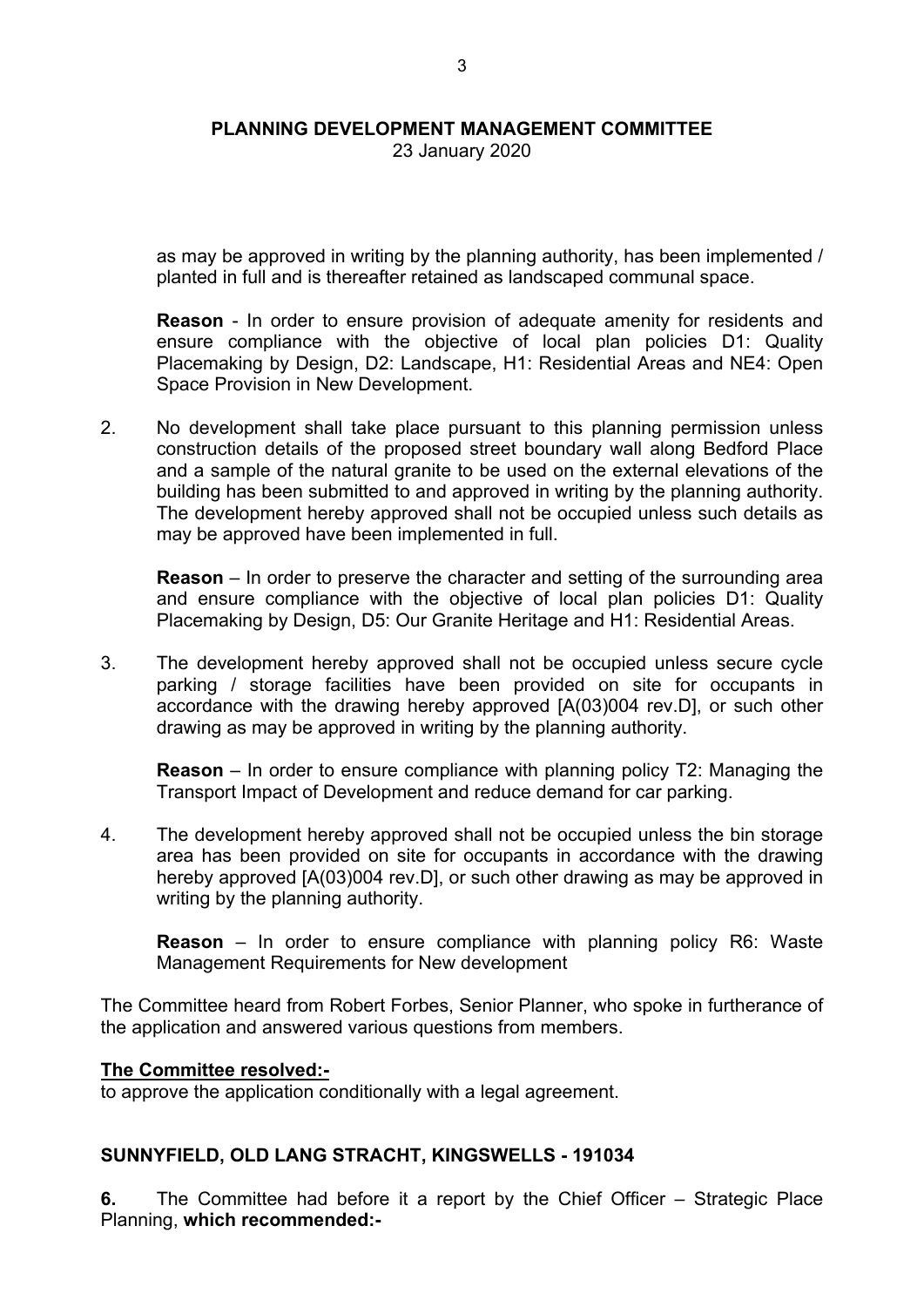23 January 2020

That the application for planning permission in principle for the erection of a residential development comprising 23 affordable dwellinghouses with associated landscaping, garden ground, parking and access road, be refused.

The Committee heard from Gavin Evans, Senior Planner, who spoke in furtherance of the application and answered various questions from members.

The Convener moved, seconded by Councillor Copland:-

That the application be refused in line with the recommendation contained in the report.

Councillor Allan moved as an amendment, seconded by Councillor Cooke:-

- That there be a willingness to approve the application, subject to conditions and subject to an appropriate legal agreement to secure the developer obligations sums identified in the report and to ensure that the development was delivered as affordable housing. This was for the following reasons:-
- It was considered the provision of a wider range of affordable housing in Kingswells to be of benefit in allowing local residents with growing families to remain in the community;
- It was considered this was an acceptable departure from the Local Development Plan on the basis of being a development of exclusively affordable housing units. The proposal exceeds the requirements of Aberdeen Local Development Plan (ALDP) policy H5 (Affordable Housing), which requires 25% of any housing development to be provided as affordable units. This is consistent with the ALDP, which states *"To maximise the provision of affordable housing it is the aim of the Council to take a flexible approach to its delivery, with a view to maximising opportunities to achieve the highest level possible"*;
- It was noted that part of the site was currently zoned for residential use (policy H1 applies), and as such there was no conflict with the Development Plan on that portion of the site;
- Whilst it is recognised that policy NE2 (Green Belt) does not provide for such development, it was noted that the site was relatively small-scale and would not result in any coalescence or loss of integrity for Kingswells as a distinct settlement, and the proposed structural landscape planting along the northern and eastern boundaries of the site would assist in mitigating the visual impact of the proposal and any adverse impact on the character and amenity of the green belt, such that the development would not undermine these key aims of Green Belts, as expressed by Scottish Planning Policy (SPP).

### **Conditions**

## **(1) DETAILED DESIGN**

No development pursuant to this Planning Permission in Principle may be undertaken unless details of a finalised site layout have first been submitted to, and approved in writing by, the planning authority, via a formal application for the approval of matters specified in conditions (AMSC). Any such application shall include details of the following matters: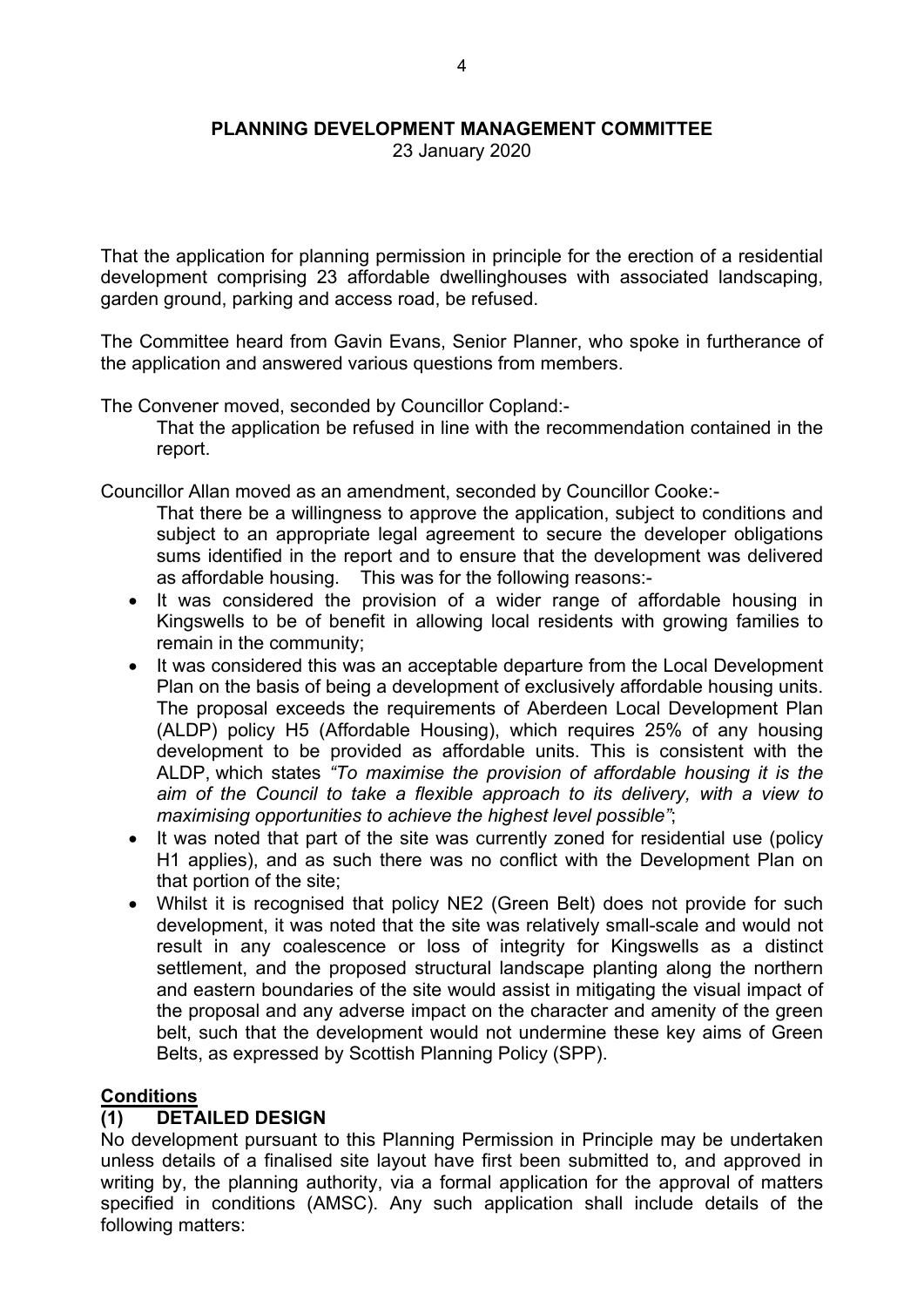23 January 2020

- Full details of the site access and internal road layout, including: identification of the adoptable extent of roads and footpaths; connections to surrounding road and path infrastructure; details of materials used in roads & footpaths construction; swept-path diagrams illustrating the accessibility of the internal road layout to refuse vehicles; details of traffic calming measures on the main access road; details of the site access from Old Lang Stracht; and the finalised route of a rural footpath around the site, making connection to the roadside footway on Old Lang Stracht;
- The layout, orientation and detailed design of buildings, including elevational treatment, materials specification and boundary treatments/enclosures;
- Hard and soft landscaping, including: details of the location, species and size at time of planting of any new trees, including the composition of structural landscaping along the northern and eastern boundaries; details of any other landscape planting throughout the site, including areas of identified public open space; details of the timing/phasing of landscaping works, to include 'advance greening' whereby structural landscape planting is undertaken as early as is practicable to offset landscape & visual impact; measures for the protection of any such early planting during the construction phase; and arrangements for the management and maintenance of open space within the site.

Thereafter, development shall not be carried out other than in full accordance with the details so approved.

**Reason:** In order to ensure that the development is of a high quality, demonstrating due regard for its context and making a positive contribution to its setting, with any adverse impacts on landscape mitigated as far as is practicable, as required by policies D1 (Quality Placemaking by Design) and D2 (Landscape) of the Aberdeen Local Development Plan.

### **(2) LOW AND ZERO CARBON BUILDINGS**

No dwelling within the development hereby approved shall be occupied unless a scheme detailing compliance with the Council's 'Resources for New Development' supplementary guidance has first been submitted to, and approved in writing by, the planning authority via a formal application for the approval of matters specified in conditions (AMSC). Thereafter, no dwellings within the development may be occupied unless any approved measures to reduce carbon emissions have been implemented in full.

**Reason:** to ensure that the development incorporates appropriate measures to reduce carbon emissions and ensure compliance with policy R7 (Low and Zero Carbon Buildings and Water Efficiency) of the Aberdeen Local Development Plan.

## **(3) WATER SAVING**

No dwelling within the development hereby approved shall be occupied unless a scheme detailing the incorporation of water saving technologies/techniques has first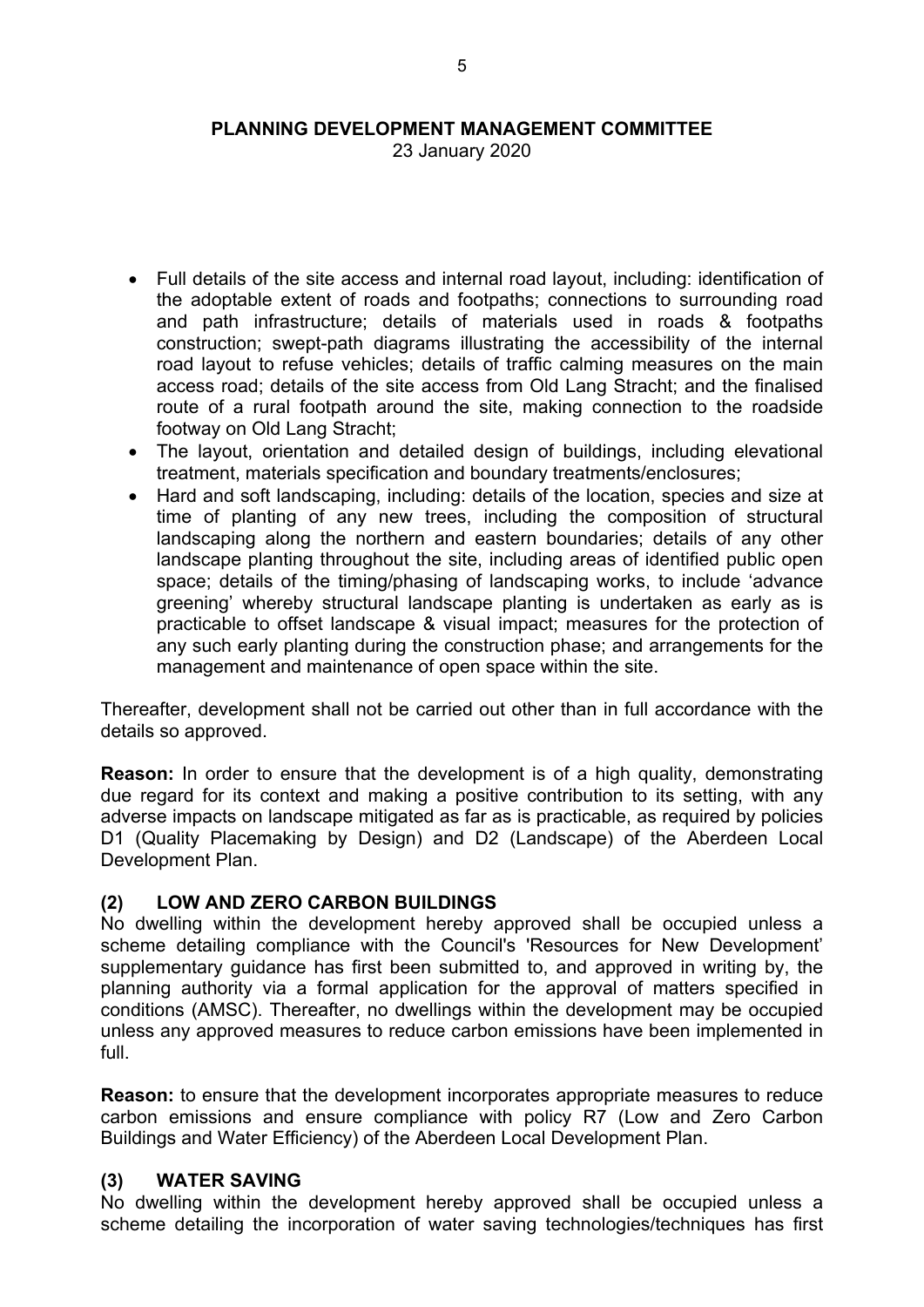23 January 2020

been submitted to, and approved in writing by, the planning authority via a formal application for the approval of matters specified in conditions (AMSC). Thereafter, no dwellings within the development may be occupied unless any approved technologies/techniques have been implemented in accordance with the details so agreed.

**Reason:** to ensure that the development incorporates appropriate measures to reduce water usage and ensure compliance with policy R7 (Low and Zero Carbon Buildings and Water Efficiency) of the Aberdeen Local Development Plan and the associated 'Resources for New Development' Supplementary Guidance.

### **(4) DUST MANAGEMENT PLAN**

No development pursuant to this Planning Permission in Principle may be undertaken unless a detailed Dust Management Plan, including control measures to be implemented during construction, has first been submitted to, and approved in writing by, the planning authority via a formal application for the approval of matters specified in conditions (AMSC). Thereafter, all works shall be undertaken in accordance with the Dust Management Plan so agreed.

**Reason:** to mitigate construction-related impact on neighbouring properties.

### **(5) CAR PARKING**

No development pursuant to this Planning Permission in Principle may be undertaken unless full details of on-site car parking, including proposals for accessible disabled spaces and electric vehicle charging infrastructure (1 active charging point and 2 passive charging points), have first been submitted to, and approved in writing by, the planning authority via a formal application for the approval of matters specified in conditions (AMSC). Thereafter, no dwellings within the development may be occupied unless the approved parking provision has been fully constructed and made available for use.

**Reason:** to ensure that adequate car parking is provided on site, and to ensure compliance with the Council's relevant 'Transport and Accessibility' Supplementary Guidance.

### **(6) RESIDENTIAL TRAVEL PACK**

No dwelling within the development hereby approved shall be occupied unless full details of a Residential Travel Pack to be distributed to residents upon occupation have first been submitted to, and approved in writing by, the planning authority via a formal application for the approval of matters specified in conditions (AMSC). Thereafter, no dwellings within the development may be occupied unless the approved Residential Travel Pack has been provided to the occupier.

**Reason:** to ensure that residents are made aware of sustainable travel options in the local area, and to encourage sustainable travel, in accordance with policy T3 (Sustainable and Active Travel) of the Aberdeen Local Development Plan.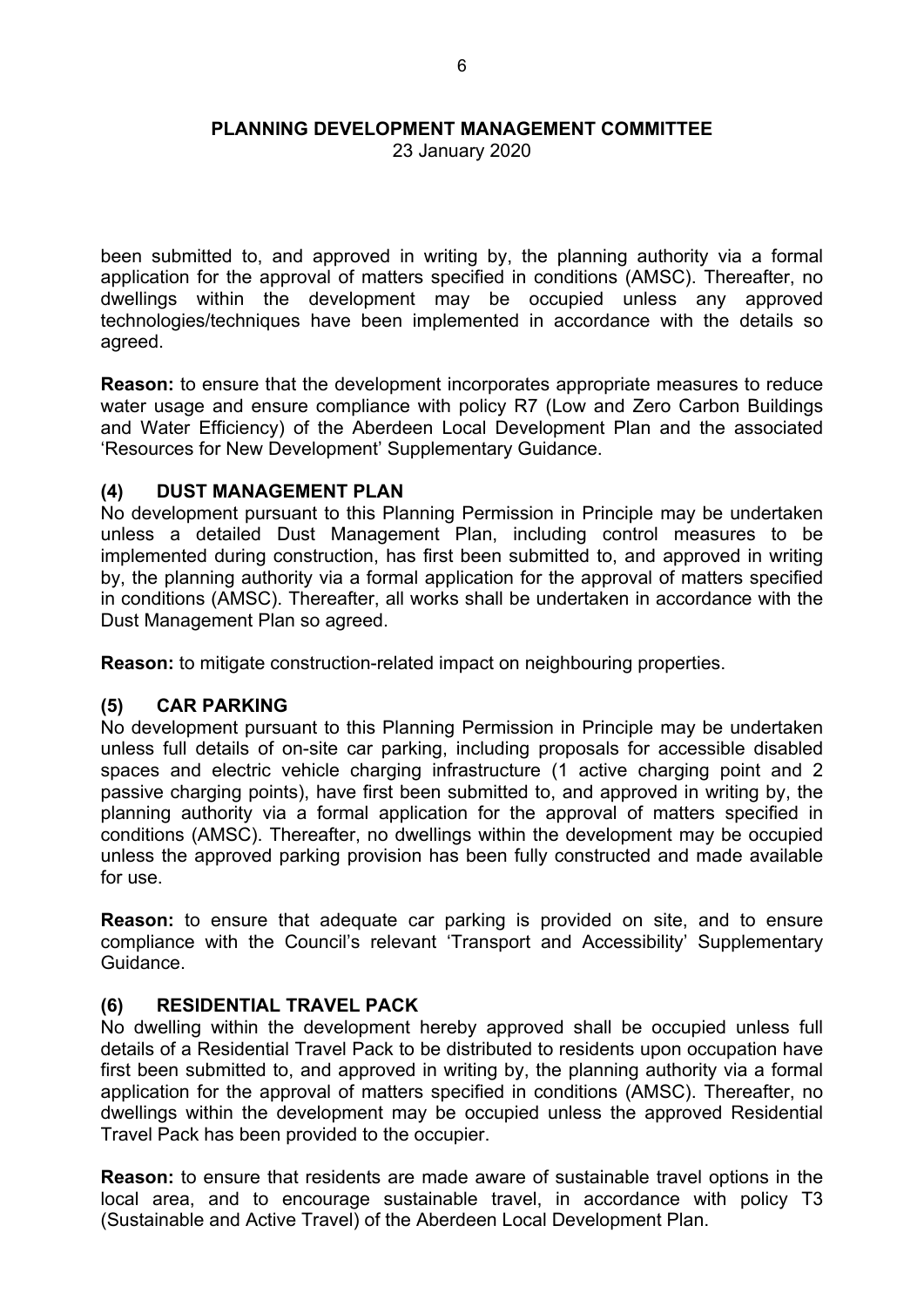23 January 2020

### **(7) DRAINAGE**

No development pursuant to this Planning Permission in Principle shall be undertaken unless full drainage details, based on the finalised site layout and including proposals for the incorporation of Sustainable Urban Drainage Systems, have first been submitted to, and approved in writing by, the planning authority via a formal application for the approval of matters specified in conditions (AMSC). Thereafter, no dwellings within the development may be occupied unless the approved drainage infrastructure has been implemented in full.

**Reason:** to ensure that the site is adequately drained and to demonstrate accordance with policy NE6 (flooding, Drainage and Water Quality) of the Aberdeen Local Development Plan.

## **(8) WASTE / RECYCLING**

No development pursuant to this Planning Permission in Principle may be undertaken unless details of waste management proposals, including arrangements for the segregation, storage, collection and management of residential waste, have first been submitted to, and approved in writing by, the planning authority via a formal application for the approval of matters specified in conditions (AMSC). Thereafter, no dwelling shall be occupied unless provision has been made on site in accordance with the details so agreed.

**Reason:** to ensure that adequate provision is made on site for the storage and collection of waste and recyclables, as required by policy R6 (Waste Management Requirements for New Development).

### **(9) NOISE MITIGATION DURING CONSTRUCTION**

No development pursuant to this Planning Permission in Principle may be undertaken unless details of an acoustic barrier to be erected during construction as a means of mitigating noise impact on neighbouring residents have first been submitted to, and approved in writing by, the planning authority via a formal application for the approval of matters specified in conditions (AMSC).

Thereafter, the approved noise barrier shall be erected and retained as approved.

**Reason:** to ensure that construction-related noise is appropriately mitigated in order to protect the amenity of neighbouring residents.

### **(10) BUS STOP UPGRADE**

No development pursuant to this Planning Permission in Principle may be undertaken unless a scheme detailing full specifications for the upgrading of the existing bus stop on the west side of Fairley Road, 75m south of Kingswood Drive, to provide a shelter and a raised kerb, has first been submitted to, and approved in writing by, the planning authority (in consultation with the Council's Public Transport Unit) via a formal application for the approval of matters specified in conditions (AMSC).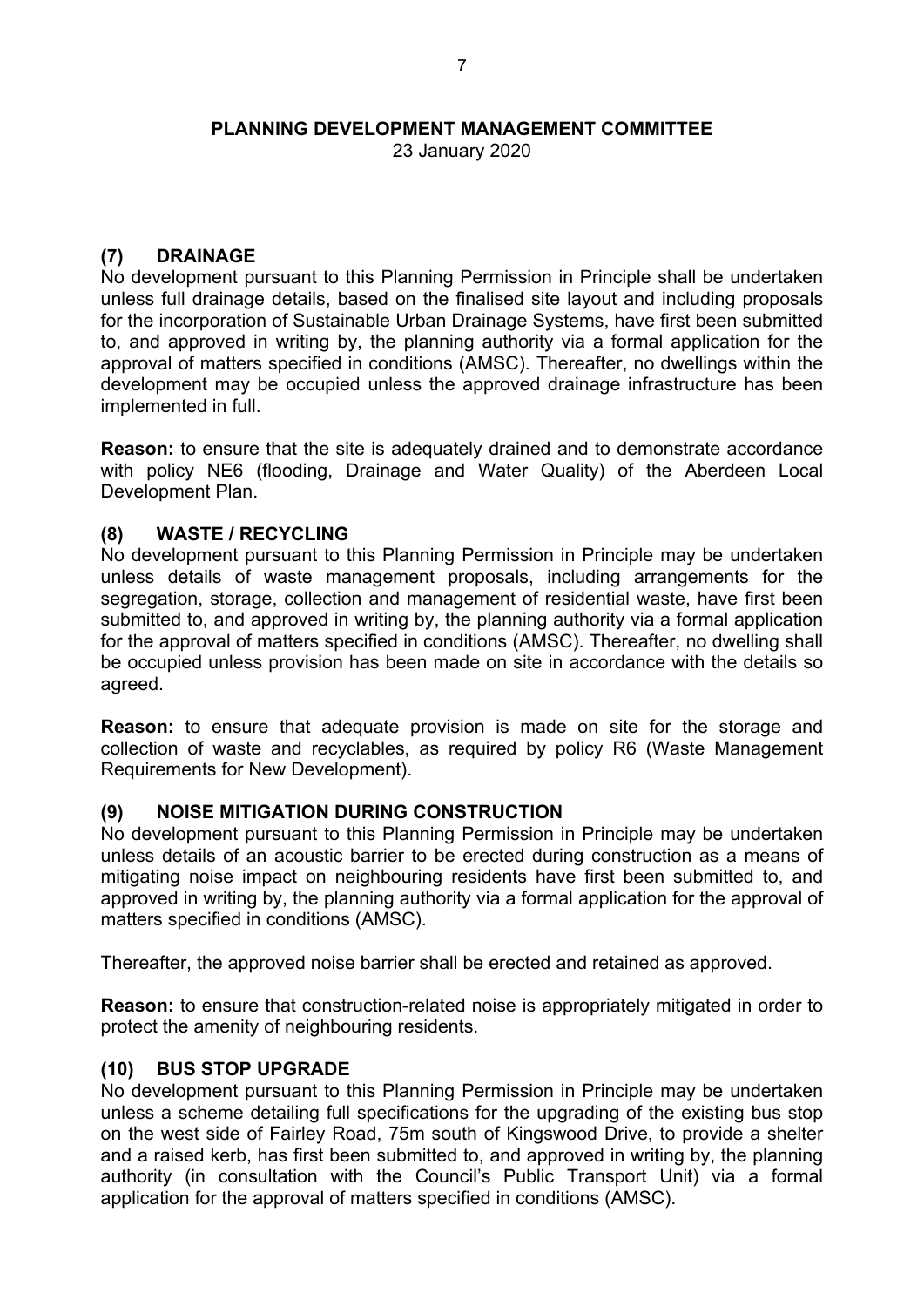23 January 2020

Thereafter, no dwelling within the development shall be occupied unless the bus stop has been upgraded in full accordance with the approved scheme.

**Reason:** to encourage sustainable travel and reflect the potential for increased usage as a result of the approved development, consistent with the Council's 'Transport and Accessibility' Supplementary Guidance.

## **(11) AIRPORT SAFEGUARDING (1)**

No development shall commence until the location, height, layout, form and materials of buildings and structures within the proposed development have been submitted to and approved in writing by the planning authority in consultation with Aberdeen Airport.

**Reason:** Buildings/structures in the proposed development may penetrate the obstacle Limitation Surface (OLS) surrounding Aberdeen Airport and could endanger aircraft movements and the safe operation of the aerodrome; and:

Buildings/structures in the proposed development may interfere with communication, navigation aids and surveillance equipment and could endanger aircraft movements and the safe operation of the aerodrome.

### **(12) AIRPORT SAFEGUARDING (2)**

No development shall take place until full details of soft and water landscaping works have been submitted to and approved in writing by the Planning Authority in consultation with Aberdeen Airport. Details must comply with Advice Note 3 'Potential Bird Hazards from Amenity Landscaping & Building Design' (available at www.aoa.org.uk/publications/safeguarding.asp). These details shall include:

- The species, number and spacing of trees and shrubs
- Drainage details including SUDS Such schemes must comply with Advice Note 6 'Potential Bird Hazards from Sustainable urban Drainage Schemes (SUDS) (available at www.aoa.org.uk/publications/safeguarding.asp ).

No subsequent alterations to the approved landscaping scheme are to take place unless submitted to and approved in writing by the Planning Authority in consultation with Aberdeen Airport. The scheme shall be implemented as approved.

**Reason:** To avoid endangering the safe movement of aircraft and the operation of Aberdeen Airport through the attraction of birds and an increase in the bird hazard risk of the application site.

On a division, there voted, for the motion (4) – the Convener and Councillors Copland, Delaney and MacKenzie; for the amendment (5) – the Vice Convener and Councillors Allan, Cooke, Cormie and Malik.

### **The Committee resolved:-**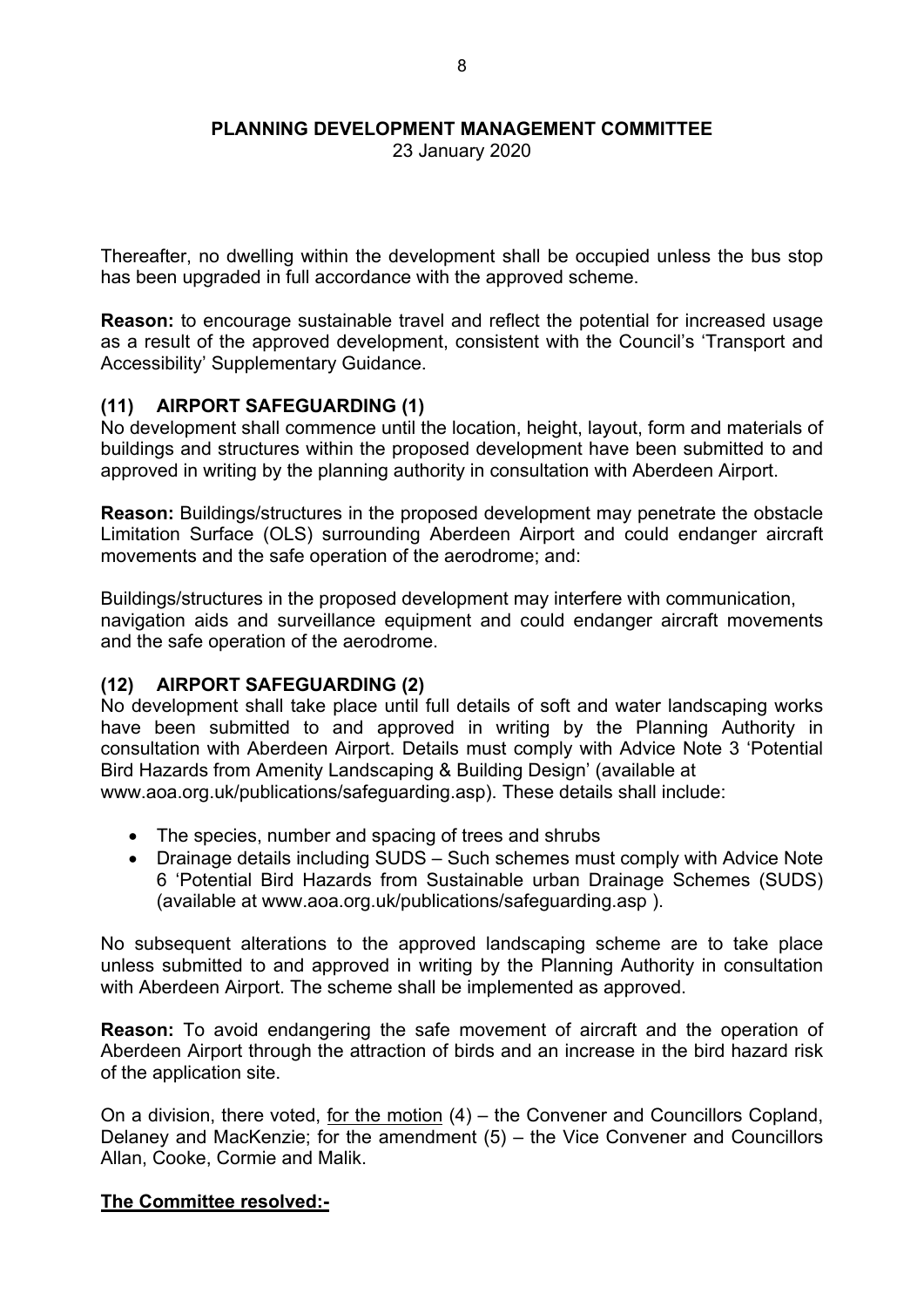23 January 2020

to adopt the amendment and therefore approve the application conditionally subject to a legal agreement and contributions to developer obligations.

## **LAND TO THE NORTH OF 15 CRAIGDEN , ABERDEEN - 190815**

**7.** The Committee had before it a report by the Chief Officer – Strategic Place Planning, **which recommended:-**

That the application for planning permission in principle for the erection of a two-storey 21-bed care home with associated access, car parking and landscaping, at land to the north of 15 Craigden Aberdeen, be refused.

#### **The Committee resolved:-**

to agree that the application be deferred for a site visit, which would take place on Thursday 30 January 2020 from 9.30am.

- **Councillor Marie Boulton, Convener**